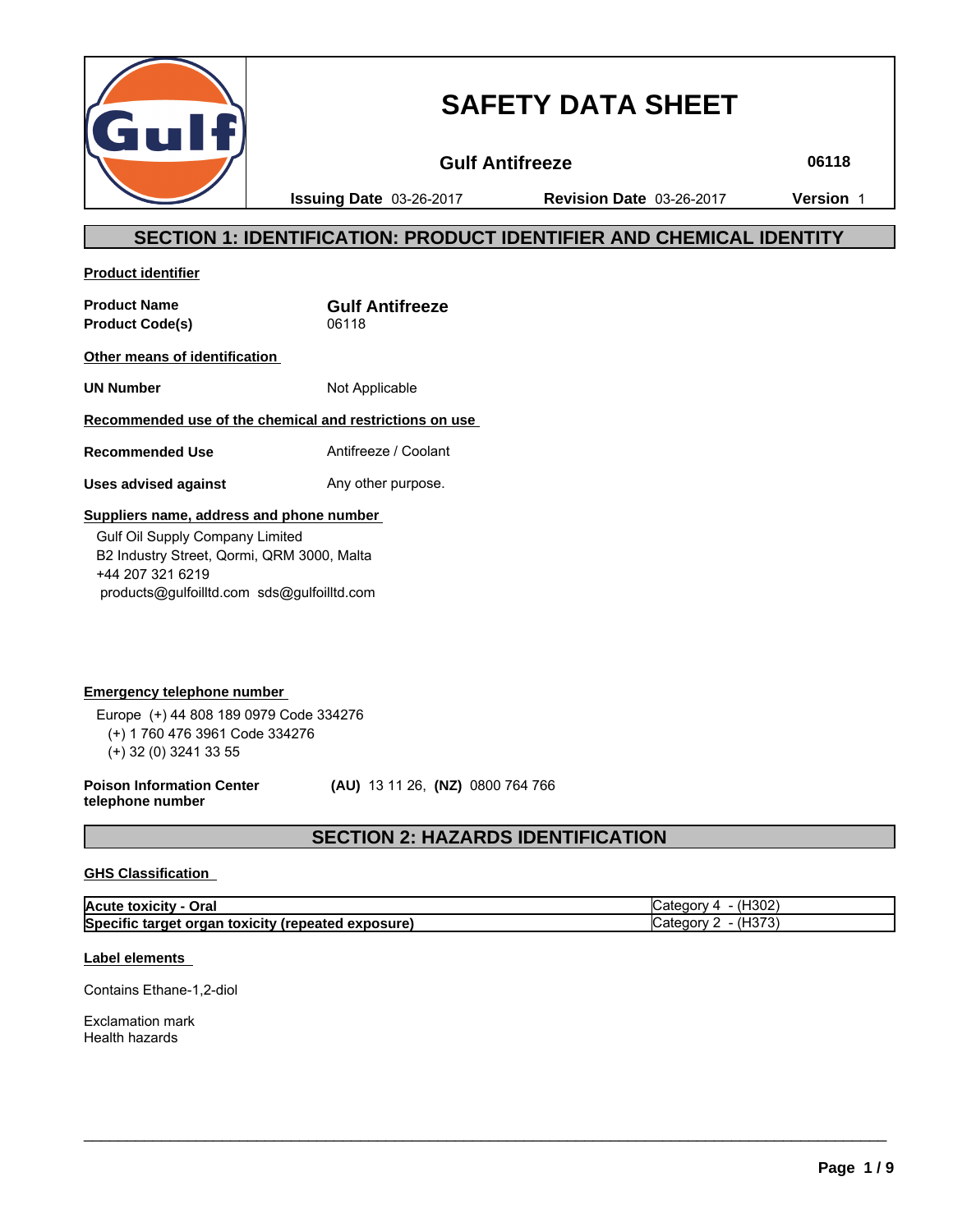

**Signal word** Warning

#### **Hazard statements**

H302 - Harmful if swallowed H373 - May cause damage to organs through prolonged or repeated exposure

### **Precautionary Statements - Prevention**

Wash face, hands and any exposed skin thoroughly after handling Do not eat, drink or smoke when using this product Do not breathe dust/fume/gas/mist/vapors/spray **Precautionary Statements - Response** Get medical advice/attention if you feel unwell **Ingestion** IF SWALLOWED: Call a POISON CENTER or doctor/physician if you feel unwell Rinse mouth **Precautionary Statements - Disposal** Dispose of contents/container to an approved waste disposal plant

### **Other hazards**

No information available

### **SECTION 3: COMPOSITION/INFORMATION ON INGREDIENTS**

 $\_$  ,  $\_$  ,  $\_$  ,  $\_$  ,  $\_$  ,  $\_$  ,  $\_$  ,  $\_$  ,  $\_$  ,  $\_$  ,  $\_$  ,  $\_$  ,  $\_$  ,  $\_$  ,  $\_$  ,  $\_$  ,  $\_$  ,  $\_$  ,  $\_$  ,  $\_$  ,  $\_$  ,  $\_$  ,  $\_$  ,  $\_$  ,  $\_$  ,  $\_$  ,  $\_$  ,  $\_$  ,  $\_$  ,  $\_$  ,  $\_$  ,  $\_$  ,  $\_$  ,  $\_$  ,  $\_$  ,  $\_$  ,  $\_$  ,

This product is a mixture. Health hazard information is based on its ingredients

| Chemical name                                 | <b>CAS No.</b>    | <b>Weinht</b><br>$^{\circ}$ |
|-----------------------------------------------|-------------------|-----------------------------|
| Ethane-<br>2-diol<br>$\overline{\phantom{a}}$ | $107 -$<br>$\sim$ | 100%<br>60%                 |

The remaining composition is a mixture of non-classified ingredients or additives below the threshold for disclosure

# **SECTION 4: FIRST AID MEASURES**

#### **Description of first-aid measures**

| <b>General advice</b>             | Do not get in eyes, on skin, or on clothing. When symptoms persist or in all cases of doubt<br>seek medical advice. Do not breathe dust/fume/gas/mist/vapors/spray.                                               |
|-----------------------------------|-------------------------------------------------------------------------------------------------------------------------------------------------------------------------------------------------------------------|
| <b>Inhalation</b>                 | IF INHALED: Remove to fresh air and keep at rest in a position comfortable for breathing. If<br>symptoms persist, call a physician.                                                                               |
| <b>Skin contact</b>               | Wash off immediately with plenty of water for at least 15 minutes. Remove and wash<br>contaminated clothing before re-use. If symptoms persist, call a physician.                                                 |
| Eye contact                       | Rinse thoroughly with plenty of water, also under the eyelids. Keep eye wide open while<br>rinsing.                                                                                                               |
| Ingestion                         | Immediate medical attention is required. Do not induce vomiting without medical advice.<br>Clean mouth with water and afterwards drink plenty of water. Call a physician or Poison<br>Control Center immediately. |
| <b>Protection of First-aiders</b> | Use personal protective equipment. Avoid contact with skin, eyes and clothing. Ensure that                                                                                                                        |
|                                   |                                                                                                                                                                                                                   |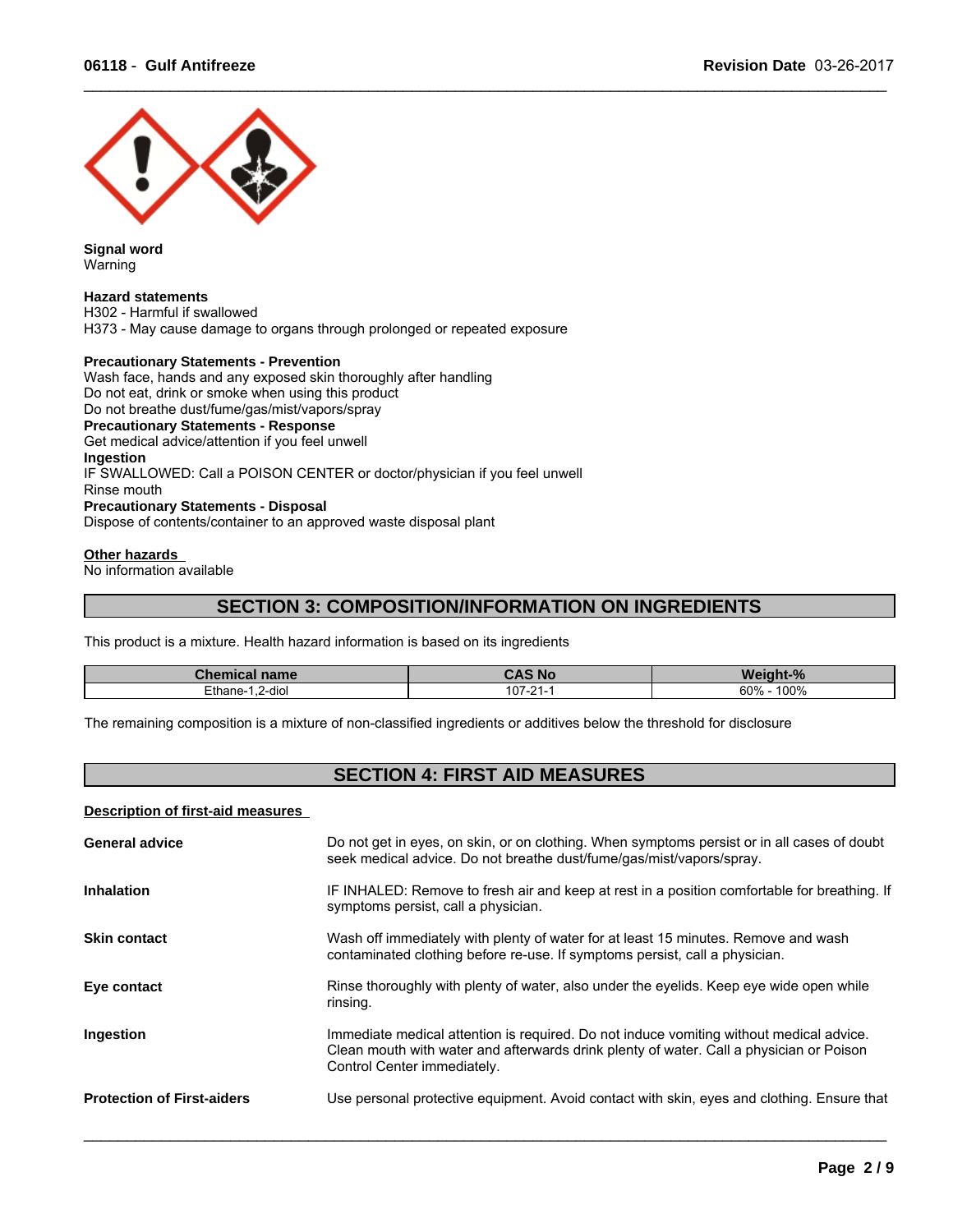medical personnel are aware of the material(s) involved, and take precautions to protect themselves.

 $\_$  ,  $\_$  ,  $\_$  ,  $\_$  ,  $\_$  ,  $\_$  ,  $\_$  ,  $\_$  ,  $\_$  ,  $\_$  ,  $\_$  ,  $\_$  ,  $\_$  ,  $\_$  ,  $\_$  ,  $\_$  ,  $\_$  ,  $\_$  ,  $\_$  ,  $\_$  ,  $\_$  ,  $\_$  ,  $\_$  ,  $\_$  ,  $\_$  ,  $\_$  ,  $\_$  ,  $\_$  ,  $\_$  ,  $\_$  ,  $\_$  ,  $\_$  ,  $\_$  ,  $\_$  ,  $\_$  ,  $\_$  ,  $\_$  ,

### **Most important symptoms and effects, both acute and delayed**

**Main Symptoms** Gastrointestinal discomfort

#### **Indication of immediate medical attention and special treatment needed**

**Notes to physician** Treat symptomatically.

### **SECTION 5: FIRE FIGHTING MEASURES**

### **Extinguishing media**

### **Suitable Extinguishing Media**

Use extinguishing measures that are appropriate to local circumstances and the surrounding environment:, Use CO2, dry chemical, or foam, Water spray or fog

**Extinguishing media which shall not be used for safety reasons** None

#### **Specific hazards arising from the chemical**

Thermal decomposition can lead to release of irritating gases and vapors.

### **Hazardous decomposition products**

None under normal use

### **Advice for firefighters**

#### **Special protective equipment for fire-fighters**

As in any fire, wear self-contained breathing apparatus pressure-demand, MSHA/NIOSH (approved or equivalent) and full protective gear

### **SECTION 6: ACCIDENTAL RELEASE MEASURES**

### **Personal precautions, protective equipment and emergency procedures**

Ensure adequate ventilation. Use personal protective equipment. Avoid contact with skin, eyes and clothing. Keep people away from and upwind of spill/leak.

**Advice for non-emergency personnel** Keep people away from and upwind of spill/leak. Material can create slippery conditions.

**Advice for emergency responders** For personal protection see section 8.

#### **Environmental precautions**

Prevent further leakage or spillage if safe to do so. Do not flush into surface water or sanitary sewer system.

### **Methods and materials for containment and cleaning up**

Soak up with inert absorbent material (e.g. sand, silica gel, acid binder, universal binder, sawdust). Dike to collect large liquid spills.

#### **Reference to other sections**

See Section 8/12/13 for additional information

### **SECTION 7: HANDLING AND STORAGE**

 $\mathcal{L}_\mathcal{L} = \{ \mathcal{L}_\mathcal{L} = \{ \mathcal{L}_\mathcal{L} = \{ \mathcal{L}_\mathcal{L} = \{ \mathcal{L}_\mathcal{L} = \{ \mathcal{L}_\mathcal{L} = \{ \mathcal{L}_\mathcal{L} = \{ \mathcal{L}_\mathcal{L} = \{ \mathcal{L}_\mathcal{L} = \{ \mathcal{L}_\mathcal{L} = \{ \mathcal{L}_\mathcal{L} = \{ \mathcal{L}_\mathcal{L} = \{ \mathcal{L}_\mathcal{L} = \{ \mathcal{L}_\mathcal{L} = \{ \mathcal{L}_\mathcal{$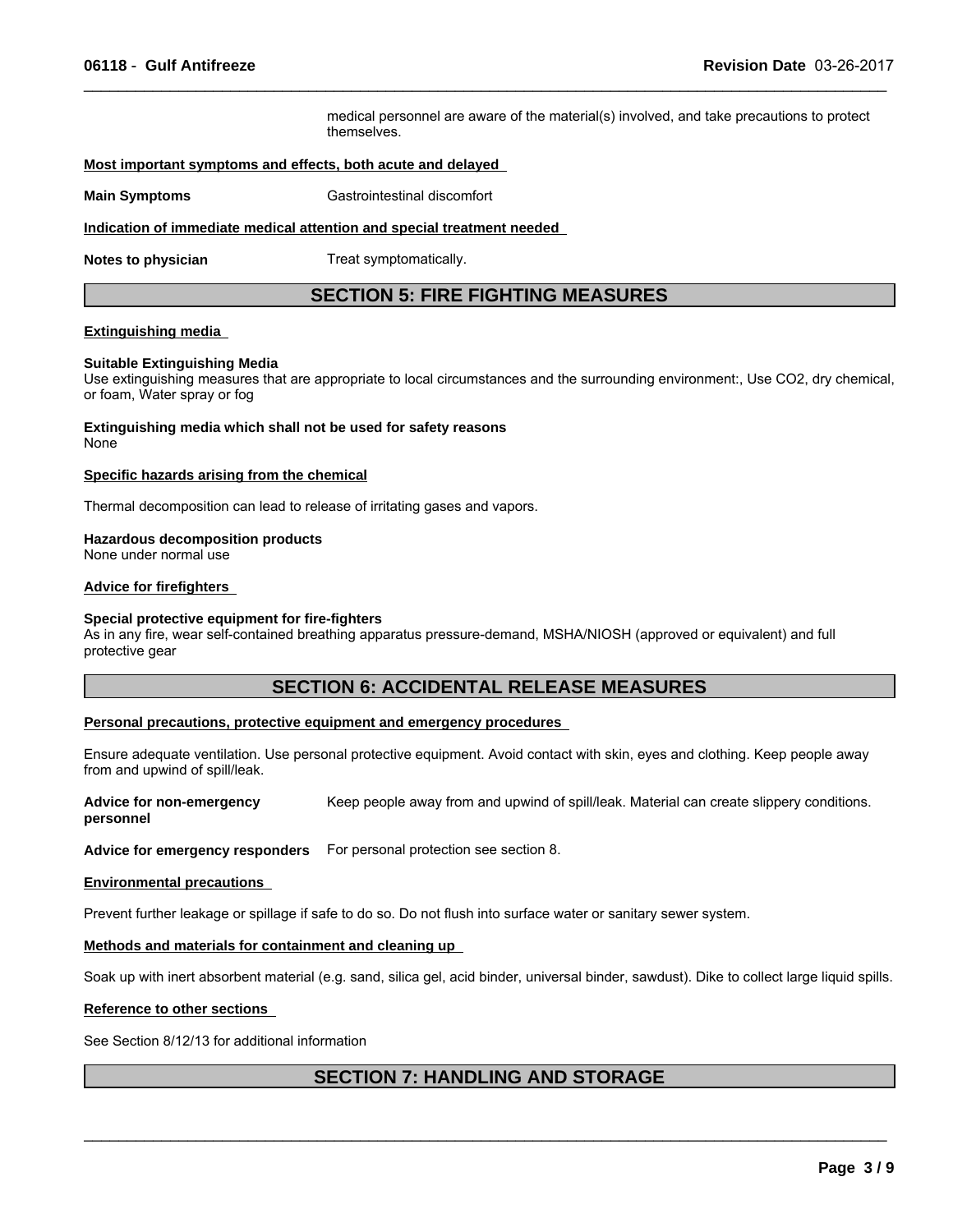### **Precautions for safe handling**

Wear personal protective equipment. Avoid contact with skin, eyes and clothing. Do not ingest. Ensure adequate ventilation. Do not eat, drink or smoke when using this product. Handle in accordance with good industrial hygiene and safety practice. Remove and wash contaminated clothing before re-use.

 $\_$  ,  $\_$  ,  $\_$  ,  $\_$  ,  $\_$  ,  $\_$  ,  $\_$  ,  $\_$  ,  $\_$  ,  $\_$  ,  $\_$  ,  $\_$  ,  $\_$  ,  $\_$  ,  $\_$  ,  $\_$  ,  $\_$  ,  $\_$  ,  $\_$  ,  $\_$  ,  $\_$  ,  $\_$  ,  $\_$  ,  $\_$  ,  $\_$  ,  $\_$  ,  $\_$  ,  $\_$  ,  $\_$  ,  $\_$  ,  $\_$  ,  $\_$  ,  $\_$  ,  $\_$  ,  $\_$  ,  $\_$  ,  $\_$  ,

#### **Conditions for safe storage, including any incompatibilities**

#### **Technical measures/Storage conditions**

Keep container tightly closed in a dry and well-ventilated place.

### **Incompatible materials**

Strong reducing agents, Oxidizing agent, Acids, Bases

**Recommended Use** Antifreeze / Coolant

### **SECTION 8: EXPOSURE CONTROLS/PERSONAL PROTECTION**

#### **Control parameters**

#### **Exposure Limits**

| <b>Chemical name</b> | <b>Australia</b>                                                                                                                                           | <b>New Zealand</b>                                                                      | <b>New Zealand - Biological Exposure</b><br>Indices (BEI) |
|----------------------|------------------------------------------------------------------------------------------------------------------------------------------------------------|-----------------------------------------------------------------------------------------|-----------------------------------------------------------|
| Ethane-1,2-diol      | TWA: 10 mg/m <sup>3</sup> particulate<br>TWA: 20 ppm vapour<br>TWA: $52 \text{ mg/m}^3$ vapour<br>STEL: 40 ppm vapour<br>STEL: $104 \text{ mg/m}^3$ vapour | Ceiling: 50 ppm mist and<br>vapour<br>Ceiling: 127 mg/m <sup>3</sup> mist and<br>vapour |                                                           |

*Australia - Workplace Exposure Standards for Airborne Contaminants. New Zealand - Workplace Exposure Standards and Biological Exposure Indices.*

#### **Appropriate engineering controls**

**Engineering controls** Ensure adequate ventilation, especially in confined areas. **Individual protection measures, such as personal protective equipment Eye/face protection** Tightly fitting safety goggles. **Skin and body protection** Long sleeved clothing.<br> **Hand Protection** Protective gloves Plea Protective gloves. Please observe the instructions regarding permeability and breakthrough time which are provided by the supplier of the gloves. Also take into consideration the specific local conditions under which the product is used, such as the danger of cuts, abrasion. **Respiratory protection** No special protective equipment required. In case of mist, spray or aerosol exposure wear suitable personal respiratory protection and protective suit. **Hygiene measures** Wear personal protective equipment. Avoid contact with skin, eyes and clothing. Regular cleaning of equipment, work area and clothing is recommended. Do not eat, drink or smoke when using this product. Handle in accordance with good industrial hygiene and safety practice. **Environmental Exposure Controls** No special environmental precautions required.<br>Thermal hazards **None under normal use conditions** None under normal use conditions

 $\_$  ,  $\_$  ,  $\_$  ,  $\_$  ,  $\_$  ,  $\_$  ,  $\_$  ,  $\_$  ,  $\_$  ,  $\_$  ,  $\_$  ,  $\_$  ,  $\_$  ,  $\_$  ,  $\_$  ,  $\_$  ,  $\_$  ,  $\_$  ,  $\_$  ,  $\_$  ,  $\_$  ,  $\_$  ,  $\_$  ,  $\_$  ,  $\_$  ,  $\_$  ,  $\_$  ,  $\_$  ,  $\_$  ,  $\_$  ,  $\_$  ,  $\_$  ,  $\_$  ,  $\_$  ,  $\_$  ,  $\_$  ,  $\_$  ,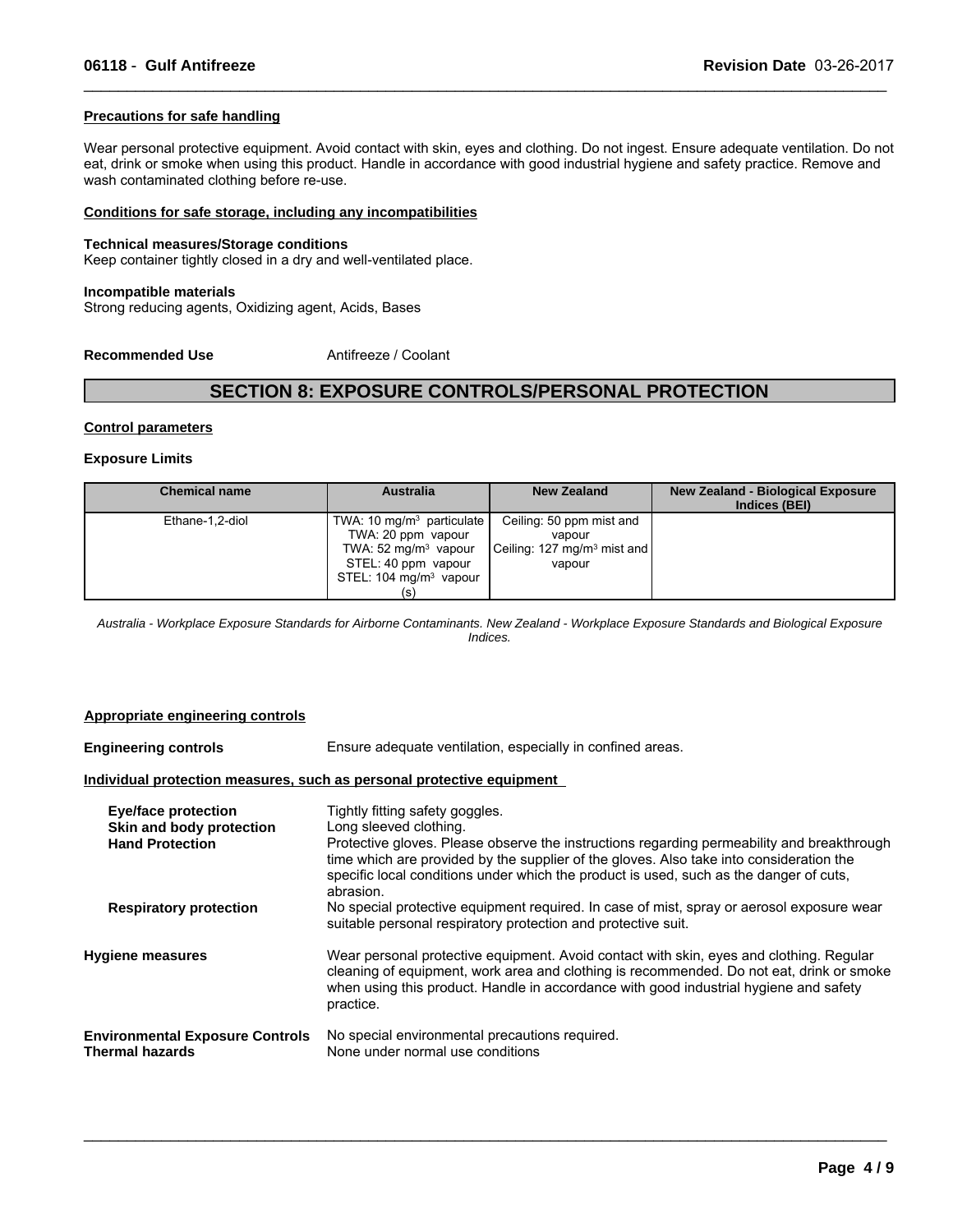### **SECTION 9: PHYSICAL AND CHEMICAL PROPERTIES**

 $\_$  ,  $\_$  ,  $\_$  ,  $\_$  ,  $\_$  ,  $\_$  ,  $\_$  ,  $\_$  ,  $\_$  ,  $\_$  ,  $\_$  ,  $\_$  ,  $\_$  ,  $\_$  ,  $\_$  ,  $\_$  ,  $\_$  ,  $\_$  ,  $\_$  ,  $\_$  ,  $\_$  ,  $\_$  ,  $\_$  ,  $\_$  ,  $\_$  ,  $\_$  ,  $\_$  ,  $\_$  ,  $\_$  ,  $\_$  ,  $\_$  ,  $\_$  ,  $\_$  ,  $\_$  ,  $\_$  ,  $\_$  ,  $\_$  ,

### **Information on basic physical and chemical properties**

| <b>Physical state</b><br>Odor                                                                                                                                                                                                                                                    | liquid<br>Characteristic                                                                                                                                       | Appearance<br><b>Odor threshold</b> | clear<br>Not Determined |
|----------------------------------------------------------------------------------------------------------------------------------------------------------------------------------------------------------------------------------------------------------------------------------|----------------------------------------------------------------------------------------------------------------------------------------------------------------|-------------------------------------|-------------------------|
| Property<br>pH<br>Melting point / freezing point<br>Boiling point / boiling range<br><b>Flash point</b><br><b>Evaporation rate</b>                                                                                                                                               | Values<br>7.1<br>$-13$ °C / 8.6 °F<br>192 °C / 378 °F<br>111 °C / 232 °F<br>0.01                                                                               | Remarks<br>. $(BuAc = 1)$           |                         |
| Flammability (solid, gas)<br><b>Flammability Limit in Air</b><br><b>Upper flammability limit:</b><br>Lower flammability limit:                                                                                                                                                   | Not Determined<br>15.3%<br>3.2%                                                                                                                                |                                     |                         |
| Vapor pressure<br>Vapor density<br><b>Relative density</b><br>Solubility(ies)<br><b>Partition coefficient</b><br><b>Autoignition temperature</b><br><b>Decomposition temperature</b><br><b>Kinematic viscosity</b><br><b>Explosive properties</b><br><b>Oxidizing Properties</b> | 7<br>Not Determined<br>1.161<br>Soluble in water<br>Not Determined<br>432 °C / 810 °F<br>Not Determined<br>860 cSt @ 20 °C<br>Not applicable<br>Not applicable | Pa @ 20°C<br>@20°C                  |                         |
| <b>Other Information</b><br>Viscosity, kinematic (100°C)<br><b>Pour Point</b><br>VOC Content (ASTM E-1868-10)<br><b>VOC content</b>                                                                                                                                              | Not Determined<br>Not Determined<br>Not Determined<br>Not Determined                                                                                           |                                     |                         |

# **SECTION 10: STABILITY AND REACTIVITY**

 $\_$  ,  $\_$  ,  $\_$  ,  $\_$  ,  $\_$  ,  $\_$  ,  $\_$  ,  $\_$  ,  $\_$  ,  $\_$  ,  $\_$  ,  $\_$  ,  $\_$  ,  $\_$  ,  $\_$  ,  $\_$  ,  $\_$  ,  $\_$  ,  $\_$  ,  $\_$  ,  $\_$  ,  $\_$  ,  $\_$  ,  $\_$  ,  $\_$  ,  $\_$  ,  $\_$  ,  $\_$  ,  $\_$  ,  $\_$  ,  $\_$  ,  $\_$  ,  $\_$  ,  $\_$  ,  $\_$  ,  $\_$  ,  $\_$  ,

### **Reactivity**

None under normal use conditions

### **Chemical stability**

Stable under normal conditions

### **Possibility of hazardous reactions**

None under normal use conditions

### **Conditions to avoid**

Extremes of temperature and direct sunlight, Temperatures above 50°C

### **Incompatible materials**

Strong reducing agents, Oxidizing agent, Acids, Bases

### **Hazardous decomposition products**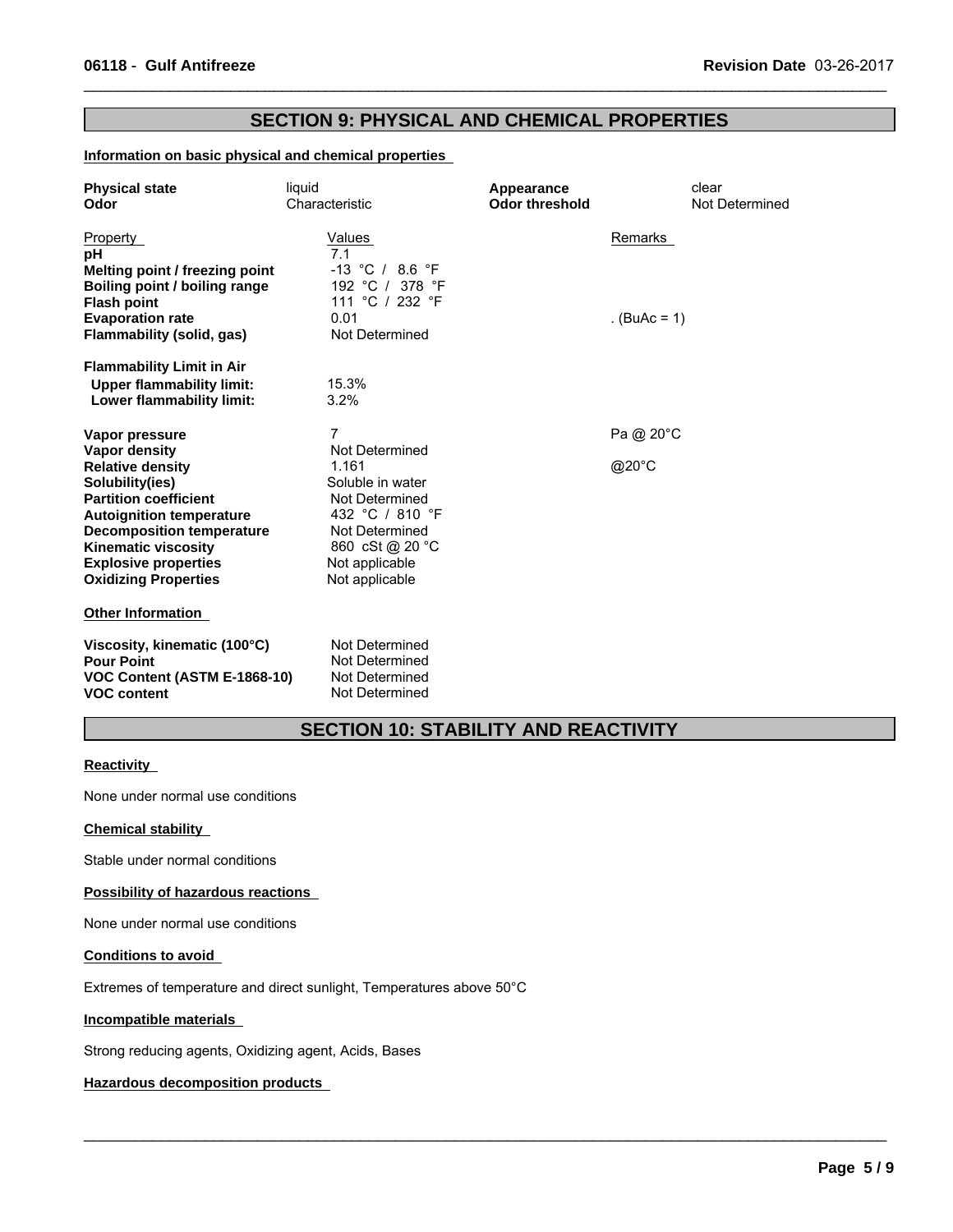None under normal use conditions

# **SECTION 11: TOXICOLOGICAL INFORMATION**

 $\_$  ,  $\_$  ,  $\_$  ,  $\_$  ,  $\_$  ,  $\_$  ,  $\_$  ,  $\_$  ,  $\_$  ,  $\_$  ,  $\_$  ,  $\_$  ,  $\_$  ,  $\_$  ,  $\_$  ,  $\_$  ,  $\_$  ,  $\_$  ,  $\_$  ,  $\_$  ,  $\_$  ,  $\_$  ,  $\_$  ,  $\_$  ,  $\_$  ,  $\_$  ,  $\_$  ,  $\_$  ,  $\_$  ,  $\_$  ,  $\_$  ,  $\_$  ,  $\_$  ,  $\_$  ,  $\_$  ,  $\_$  ,  $\_$  ,

### **Information on the likely routes of exposure**

| <b>Product Information - Principle Routes of Exposure</b> |                                                                                                                                                                              |
|-----------------------------------------------------------|------------------------------------------------------------------------------------------------------------------------------------------------------------------------------|
| <b>Inhalation</b>                                         | None known                                                                                                                                                                   |
| Eye contact                                               | None known                                                                                                                                                                   |
| <b>Skin contact</b>                                       | None known                                                                                                                                                                   |
| Ingestion                                                 | Harmful if swallowed; Ingestion constitutes the main danger because of the toxicity of<br>ethylene glycol; May cause adverse liver effects; May cause adverse kidney effects |

### **Numerical measures of toxicity - Product Information**

| ATEmix (oral)   | 532.00 mg/kg |
|-----------------|--------------|
| ATEmix (dermal) | >2000 mg/kg  |

### **Acute toxicity - Product Information**

Harmful if swallowed.

### **Acute toxicity - Component Information**

| <b>Chemical name</b>             | <b>DEO</b>                  | .D50                                                | <b>LC50</b> |
|----------------------------------|-----------------------------|-----------------------------------------------------|-------------|
|                                  | טכּש.                       | Dermal                                              | Inhalation  |
| $\cdots$<br>2-dio<br>∠thane-<br> | 4000<br>Rat<br>ma/ko<br>. . | Rabbit<br>، اا<br>-<br>.<br>'' ⊔L/K⊾<br>$=$<br>ວບບບ |             |

 $\_$  ,  $\_$  ,  $\_$  ,  $\_$  ,  $\_$  ,  $\_$  ,  $\_$  ,  $\_$  ,  $\_$  ,  $\_$  ,  $\_$  ,  $\_$  ,  $\_$  ,  $\_$  ,  $\_$  ,  $\_$  ,  $\_$  ,  $\_$  ,  $\_$  ,  $\_$  ,  $\_$  ,  $\_$  ,  $\_$  ,  $\_$  ,  $\_$  ,  $\_$  ,  $\_$  ,  $\_$  ,  $\_$  ,  $\_$  ,  $\_$  ,  $\_$  ,  $\_$  ,  $\_$  ,  $\_$  ,  $\_$  ,  $\_$  ,

### **Delayed and immediate effects as well as chronic effects from short and long-term exposure**

| <b>Skin corrosion/irritation</b>                                                      | Based on available data, the classification criteria are not met.                                                                      |
|---------------------------------------------------------------------------------------|----------------------------------------------------------------------------------------------------------------------------------------|
| Serious eye damage/eye irritation                                                     | Based on available data, the classification criteria are not met.                                                                      |
| <b>Sensitization</b><br><b>Respiratory Sensitization</b><br><b>Skin sensitization</b> | Based on available data, the classification criteria are not met.<br>Based on available data, the classification criteria are not met. |
| <b>Germ cell mutagenicity</b>                                                         | Based on available data, the classification criteria are not met.                                                                      |
| Carcinogenicity                                                                       | Based on available data, the classification criteria are not met.                                                                      |
| <b>Reproductive toxicity</b>                                                          | Based on available data, the classification criteria are not met.                                                                      |
| Specific target organ systemic<br>toxicity (single exposure)                          | Based on available data, the classification criteria are not met                                                                       |
| Specific target organ systemic<br>toxicity (repeated exposure)                        | Causes damage to organs through prolonged or repeated exposure                                                                         |
| <b>Aspiration hazard</b>                                                              | Based on available data, the classification criteria are not met.                                                                      |
| <b>Exposure levels</b>                                                                | See section 8 for more information                                                                                                     |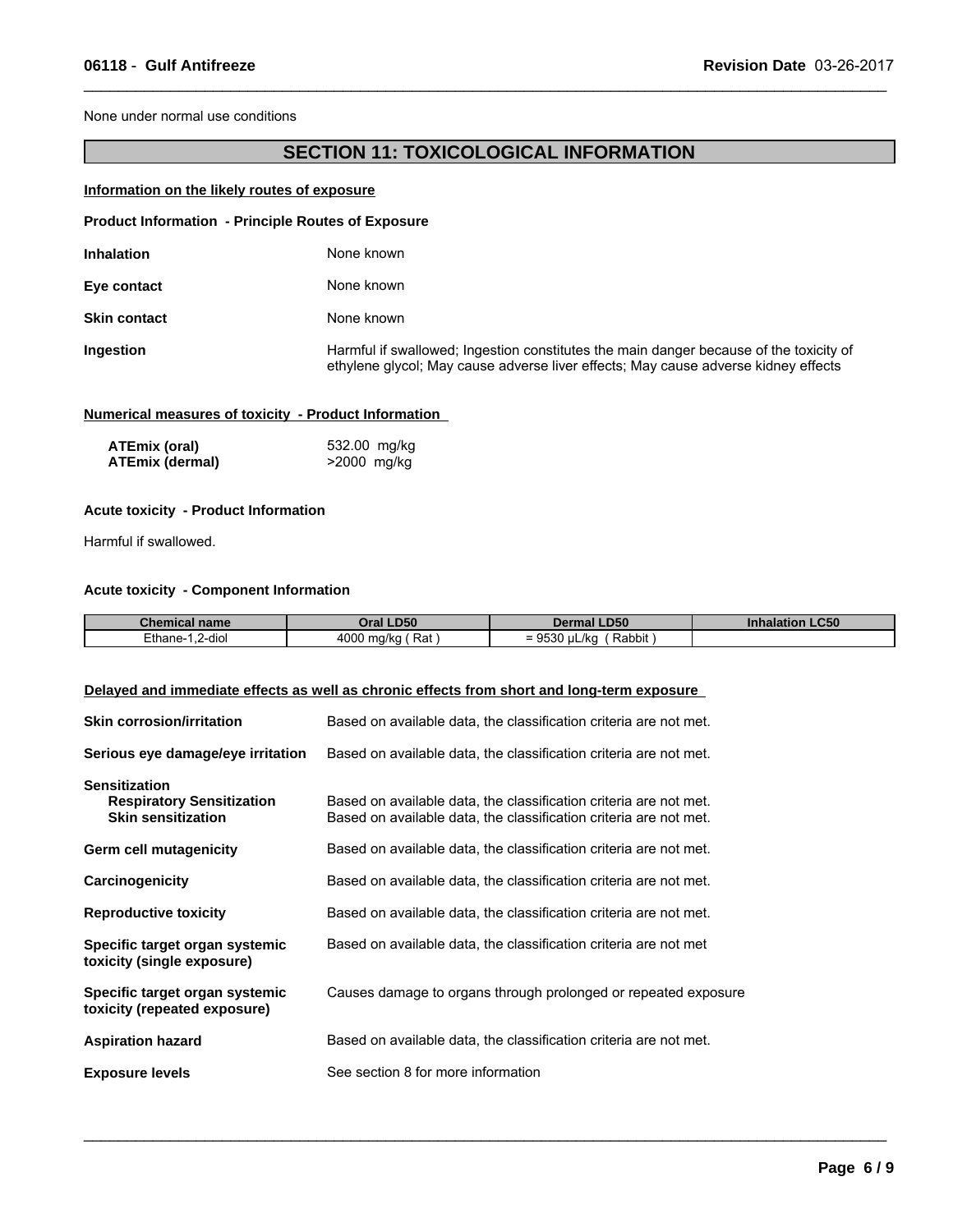### **Interactive effects** None known

# **SECTION 12: ECOLOGICAL INFORMATION**

 $\_$  ,  $\_$  ,  $\_$  ,  $\_$  ,  $\_$  ,  $\_$  ,  $\_$  ,  $\_$  ,  $\_$  ,  $\_$  ,  $\_$  ,  $\_$  ,  $\_$  ,  $\_$  ,  $\_$  ,  $\_$  ,  $\_$  ,  $\_$  ,  $\_$  ,  $\_$  ,  $\_$  ,  $\_$  ,  $\_$  ,  $\_$  ,  $\_$  ,  $\_$  ,  $\_$  ,  $\_$  ,  $\_$  ,  $\_$  ,  $\_$  ,  $\_$  ,  $\_$  ,  $\_$  ,  $\_$  ,  $\_$  ,  $\_$  ,

### **Toxicity**

No special environmental measures are necessary

| <b>Chemical name</b> | Algae/aquatic plants                                               | <b>Fish</b>                                                                                                                                                                                                                                                                                                                           | <b>Toxicity to</b><br>microorganisms | <b>Crustacea</b>                       |
|----------------------|--------------------------------------------------------------------|---------------------------------------------------------------------------------------------------------------------------------------------------------------------------------------------------------------------------------------------------------------------------------------------------------------------------------------|--------------------------------------|----------------------------------------|
| Ethane-1,2-diol      | 6500 - 13000: 96 h<br>Pseudokirchneriella<br>subcapitata mg/L EC50 | 41000: 96 h Oncorhynchus<br>mykiss mg/L LC50 14-18: 96<br>h Oncorhynchus mykiss ml/L<br>LC50 static 27540: 96 h<br>Lepomis macrochirus mg/L<br>LC50 static 40761: 96 h<br>Oncorhynchus mykiss mg/L<br>LC50 static 40000-60000: 96<br>h Pimephales promelas<br>mg/L LC50 static 16000: 96<br>h Poecilia reticulata mg/L<br>LC50 static |                                      | 46300: 48 h Daphnia magna<br>mg/L EC50 |

### **Persistence and degradability**

No information available.

#### **Bioaccumulative potential**

| <b>Chemical name</b> | <b>Partition coefficient</b>  |
|----------------------|-------------------------------|
| Ethane-<br>2-diol    | $\sim$<br>. .<br>$\cdot$ . JJ |

### **Mobility**

Miscible with water

### **Other adverse effects**

None known

### **SECTION 13: DISPOSAL CONSIDERATIONS**

### **Safe handling and disposal methods**

Dispose of in accordance with local regulations

### **Disposal of any contaminated packaging**

Empty containers should be taken to an approved waste handling site for recycling or disposal. Observe all label precautions until container is cleaned, reconditioned or destroyed.

### **Environmental regulations**

No information available

## **SECTION 14: TRANSPORT INFORMATION**

 $\mathcal{L}_\mathcal{L} = \{ \mathcal{L}_\mathcal{L} = \{ \mathcal{L}_\mathcal{L} = \{ \mathcal{L}_\mathcal{L} = \{ \mathcal{L}_\mathcal{L} = \{ \mathcal{L}_\mathcal{L} = \{ \mathcal{L}_\mathcal{L} = \{ \mathcal{L}_\mathcal{L} = \{ \mathcal{L}_\mathcal{L} = \{ \mathcal{L}_\mathcal{L} = \{ \mathcal{L}_\mathcal{L} = \{ \mathcal{L}_\mathcal{L} = \{ \mathcal{L}_\mathcal{L} = \{ \mathcal{L}_\mathcal{L} = \{ \mathcal{L}_\mathcal{$ 

ADG Not regulated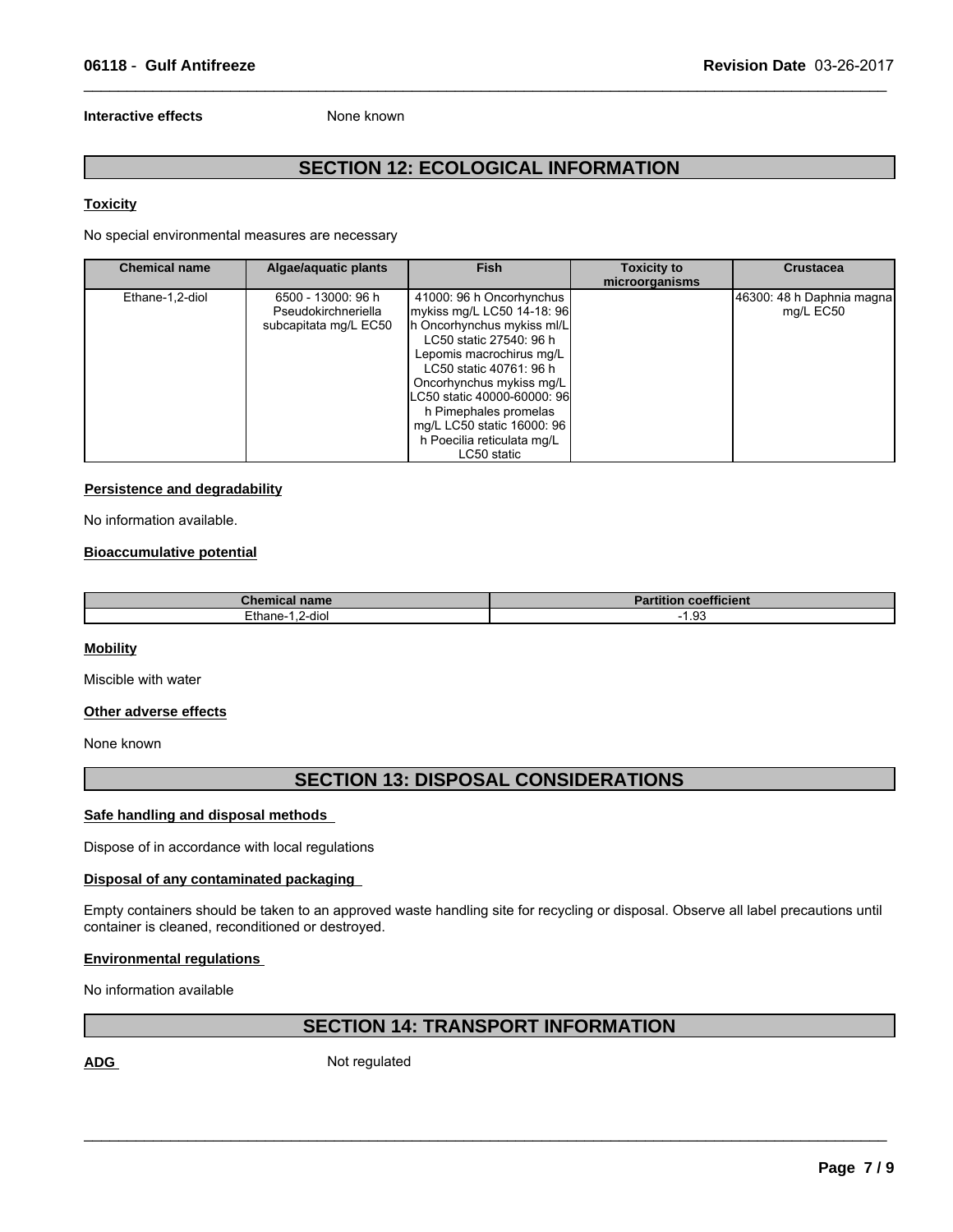$\_$  ,  $\_$  ,  $\_$  ,  $\_$  ,  $\_$  ,  $\_$  ,  $\_$  ,  $\_$  ,  $\_$  ,  $\_$  ,  $\_$  ,  $\_$  ,  $\_$  ,  $\_$  ,  $\_$  ,  $\_$  ,  $\_$  ,  $\_$  ,  $\_$  ,  $\_$  ,  $\_$  ,  $\_$  ,  $\_$  ,  $\_$  ,  $\_$  ,  $\_$  ,  $\_$  ,  $\_$  ,  $\_$  ,  $\_$  ,  $\_$  ,  $\_$  ,  $\_$  ,  $\_$  ,  $\_$  ,  $\_$  ,  $\_$  ,

| 06118 - Gulf Antifreeze                                                                                                                        |               | <b>Revision Date 03-26-2017</b>                                                                                    |  |
|------------------------------------------------------------------------------------------------------------------------------------------------|---------------|--------------------------------------------------------------------------------------------------------------------|--|
| <b>IMDG</b>                                                                                                                                    | Not regulated |                                                                                                                    |  |
| <b>IATA</b>                                                                                                                                    | Not regulated |                                                                                                                    |  |
|                                                                                                                                                |               | <b>SECTION 15: REGULATORY INFORMATION</b>                                                                          |  |
|                                                                                                                                                |               | Safety, health and environmental regulations/legislation specific for the substance or mixture                     |  |
| <b>National regulations</b>                                                                                                                    |               |                                                                                                                    |  |
| <u>Australia</u>                                                                                                                               |               |                                                                                                                    |  |
| Model Work Health and Safety Regulations (2016).<br>Preparation of Safety Data Sheets for Hazardous Chemicals Code of Practice (2011).         |               |                                                                                                                    |  |
| <b>Standard for Uniform Scheduling of Medicines and Poisons (SUSMP)</b>                                                                        |               | Classified as a scheduled poison according to the Standard for Uniform Scheduling of Medicines and Poisons (SUSMP) |  |
| <b>Poison Schedule Number</b>                                                                                                                  | 6             |                                                                                                                    |  |
| <b>New Zealand</b>                                                                                                                             |               |                                                                                                                    |  |
| Hazardous Substances Regulation 2001.                                                                                                          |               |                                                                                                                    |  |
| <b>New Zealand</b>                                                                                                                             |               | Lubricants, Lubricant Additives, Coolants and Anti-freeze Agents<br>(Subsidiary Hazard) Group Standard 2006        |  |
| <b>HSNO Approval Number:</b><br><b>HSNO Hazard Classification:</b>                                                                             |               | HSR002606<br>6.1E                                                                                                  |  |
| <b>International Regulations</b>                                                                                                               |               |                                                                                                                    |  |
| <b>Ozone-depleting substances (ODS)</b><br>Not applicable                                                                                      |               |                                                                                                                    |  |
| <b>Persistent Organic Pollutants</b><br>Not applicable                                                                                         |               |                                                                                                                    |  |
| <b>Chemicals Subject to Prior Informed Consent (PIC)</b><br>Not applicable                                                                     |               |                                                                                                                    |  |
| <b>International Inventories</b>                                                                                                               |               |                                                                                                                    |  |
| <b>TSCA</b> - United States Toxic Substances Control Act Section 8(b) Inventory<br>All ingredients are on the inventory or exempt from listing |               |                                                                                                                    |  |
| DSL/NDSL - Canadian Domestic Substances List/Non-Domestic Substances List<br>All ingredients are on the inventory or exempt from listing       |               |                                                                                                                    |  |
| AICS - Australian Inventory of Chemical Substances<br>All ingredients are on the inventory or exempt from listing                              |               |                                                                                                                    |  |

 **PICCS** - Philippines Inventory of Chemicals and Chemical Substances All ingredients are on the inventory or exempt from listing

 **KECL** - Korean Existing and Evaluated Chemical Substances All ingredients are on the inventory or exempt from listing